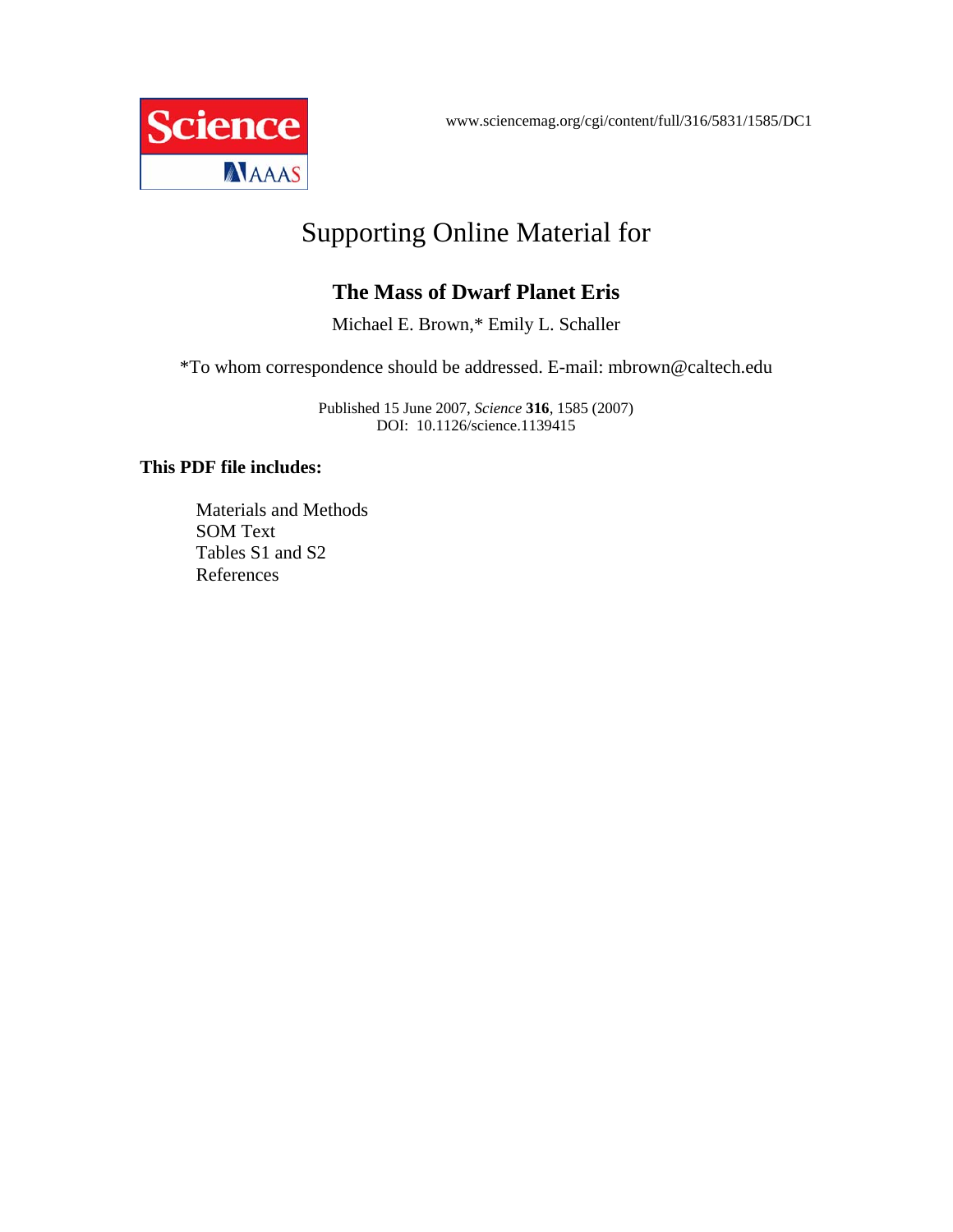#### **Materials and methods**

Keck LGS AO observations were obtained on 20, 21, 30, and 31 August 2006 UT using NIRC2, the facility near infrared camera, at the astronomical H- and K-wavelength bands centered at  $1.5$  and  $2.0 \mu m$ , respectively. Detection of Dysnomia was challenging even for the Keck LGS AO system, however, and the satellite was only marginally visible in the sum of the  $\sim$ 100 60 s exposures from each night. To increase image contrast, the images were sorted by quality of the image correction, and only the top 20% were used. The position of Dysnomia in each image (Table S1) was measured by subtracting a radially-averaged model for Eris from the image and then measuring centroids on the resulting residual image of Dysnomia. Uncertainties were estimated from the standard deviation of individual measurements.

HST observations were obtained on 3 Dec 2005 and 30 August 2006 UT using the HRC/ACS instrument with the F606W filter with total exposure times of 600 and 4460 s, respectively. For these measurements TinyTim point-spread function (PSF) modeling software (*1)* was used to construct a theoretical image of a point source, and the position of Dysnomia (Table S1) was found by performing a least-squares fit to the sum of two such point sources. Uncertainties were again estimated from the standard deviations of multiple measurements.

To determine uncertainties in the derived orbital parameters, we perform 1000 iterations of circular orbit fit optimization where we add gaussian noise with  $\sigma$  equal to the measurement uncertainties of the position measurements, and we solve for new orbital parameters. We define the 1  $\sigma$  uncertainties on the parameters to be the range containing the central 68% of the data. To estimate an upper limit to the eccentricity, we perform an additional 1000 iterations allowing a fully eccentric fit and take the 1  $\sigma$  upper limit to eccentricity to be the value higher than 84% of the data. Table 2 gives the ecliptic orbital elements of the two satellite orbits (which appear identical in projection and cannot yet be distinguished) which provide excellent fits to the data.

Assuming that the pole of the rotation axis of Eris and the pole of the orbital plane of Dysnomia are coincident, as they should be for a tidally evolved circular orbit with no additional perturbations, we can use the orbit of Dysnomia to determine the obliquity, sub-solar latitude, and other seasonal parameters of Eris. These parameters derived from the orbit of Dysnomia are shown in Table S2.

# **Supporting Text**

We can estimate the expected orbital period of a satellite after 4.5 billion years of tidal evolution from equation 4.214 of Murray and Dermot (*2,3*) as

$$
P = 15 \text{ days} \left[ \frac{k}{1.5} \frac{100}{Q} \frac{7300}{q} \right]^{3/13} \left[ \frac{\rho}{2.3 \text{ g/cm}^3} \right]^{-5/13},
$$

where *k* is tidal Love number, *Q* is the quality factor of the primary, *q* is the ratio of the primary to satellite mass, which we estimate to be of order 7300 assuming that the satellite has a similar albedo and half the density of the primary, and ρ is the density of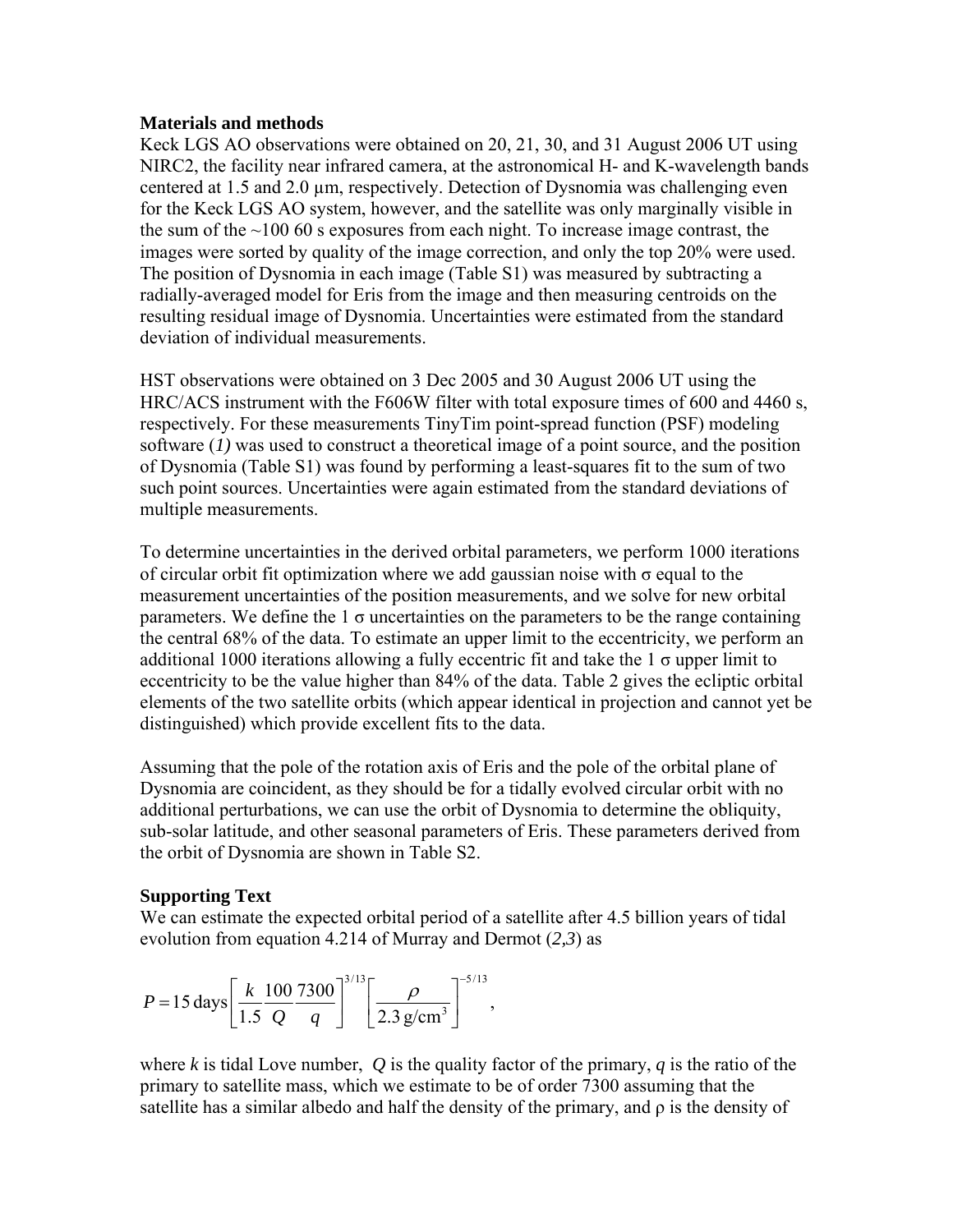the primary (which we measure below to be 2.3 g  $cm^{-3}$ ). For reasonable values of these parameters, this estimate for the expected orbital period from tidal evolution is in excellent agreement with the measured period of nearly 16 days.

Tidal evolution will affect the eccentricity as well as the period. The timescale for eccentricity damping relative to orbital expansion can be estimated from equation 4.198 of Murray and Dermot (*2,3*) as

$$
\left|\frac{\dot{e}/e}{\dot{a}/a}\right| = \frac{7}{2}\left(\frac{m_p}{m_s}\right)\left(\frac{r_s}{r_p}\right)^5\left(\frac{k_s}{k_p}\right)\left(\frac{Q_p}{Q_s}\right) = \frac{7}{2}\left(\frac{r_p}{r_s}\right),\,
$$

where *m* is the mass and *r* is the radius of the body and the subscripts *r* and *p* refer to the satellite and primary, respectively. The second inequality assumes that both bodies have similar quality factors and similar densities. The eccentricity damping timescale is about 80 times faster than the orbital evolution timescale, which, by assumption is the age of the solar system. Therefore, the eccentricity of the satellite damps every 50 Myr and should be expected to be extremely small, in agreement with the observations.

We use the deep HST image from 30 August 2006 to explore the possibility of additional satellites in the Eris system. To examine the possibility of satellites more distant than Dysnomia we add together all data from two orbits of HST observations and place artificial images of satellites into the scene to determine our detection limits. We find that outside of the orbit of Dysnomia we can rule out the existence of any additional satellites to a brightness level of 0.0005 the brightness of Eris (almost an order of magnitude fainter than Dysnomia).

Interior to Dysnomia the detection of faint satellites is made difficult by the additional light from the wings of the point-spread-function (PSF) of Eris itself. We use the Tiny Tim PSF modeling software [tinytim] to construct theoretical models of the PSF of the HST, convolve these with the known angular size of Eris, and subtract these models from the individual mages. For each image, the best-fit PSF is found by minimizing the square of the residuals between the model and the image while allowing the first eight Zernike terms, which describe the dominant modes of the aberration of the HST, to vary. After subtracting the model from each image we added the individual images together and again placed artificial satellites into the scene to determine our detection limits. Owing to the steep gradient in the PSF, the limits vary greatly with distance from Eris. Within 0.1 arcseconds of Eris we could only have detected a satellite with a brightness within an order of magnitude of that of Eris or higher. At distances of 0.12, 0.20, 0.25, 0.40, and 0.45 arcseconds from Eris we could have detected satellites with fractional brightnesses of 0.05, 0.01, 0.005, 0.002, and 0.0007, respectively.

Assuming that any additional satellites have tidally evolved similarly to Dysnomia, their brightness can be used to estimate a mass and thus an orbital period and semimajor axis from the above equation.